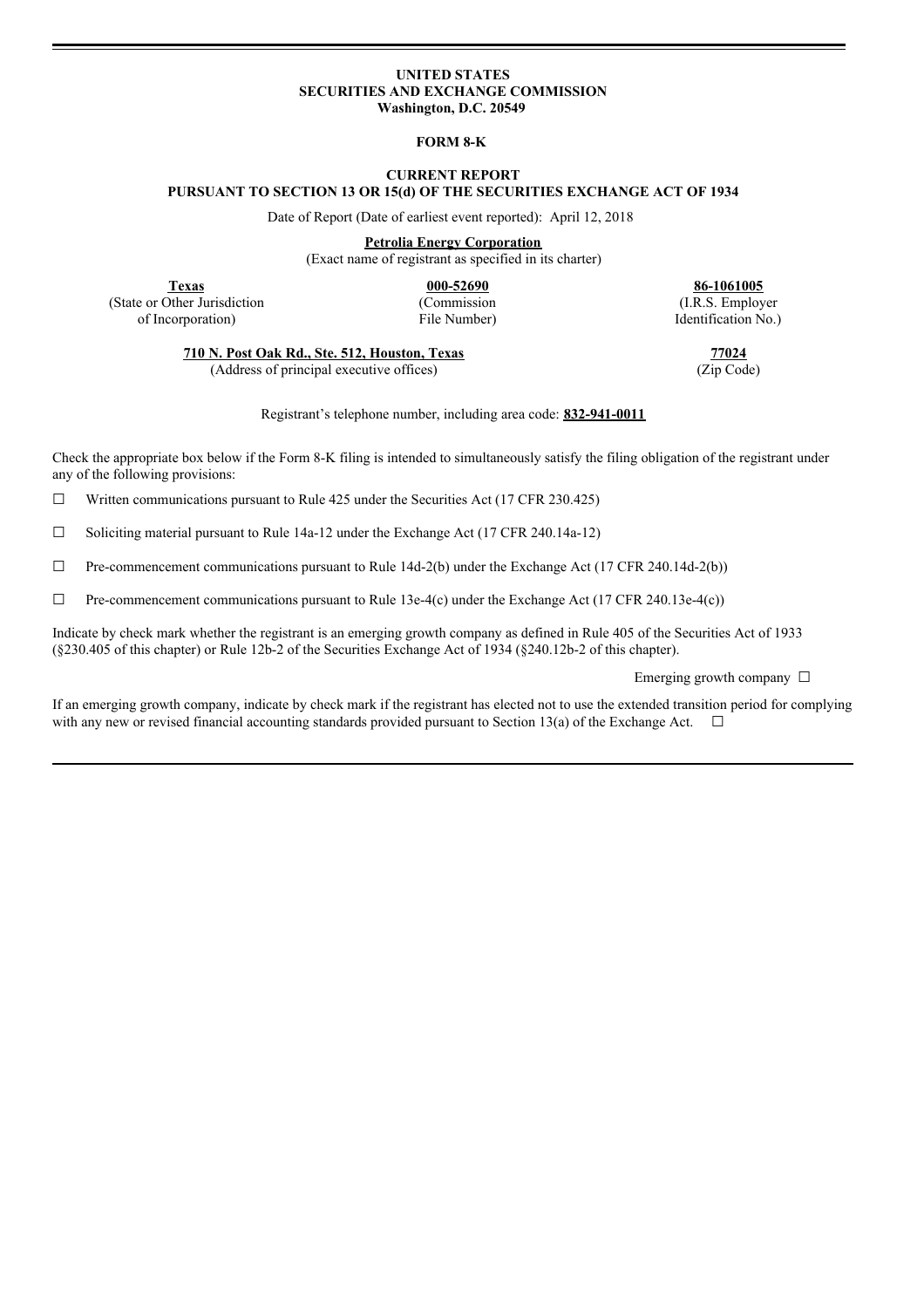#### **Item 1.01 Entry into a Material Definitive Agreement.**

On April 12, 2018, the Board of Directors of Petrolia Energy Corporation (the "Company's") approved the entry into:

- (a) a \$500,000 Convertible Promissory Note with Blue Sky International Holdings Inc. The Convertible Promissory Note, effective April 1, 2018, is due on April 1, 2019, accrues interest at the rate of 11% per annum until paid in full, and is convertible into shares of common stock of the Company at the rate of \$0.12 per share; and
- (b) an Amended Revolving Line of Credit Agreement with Jovian Petroleum Corporation, a related party (Mr. Zel C. Khan, our Chief Executive Officer and President, is the former manager of Jovian and Mr. Quinten Beasley, our Director, currently serves as President of Jovian), which establishes a revolving line of credit in the amount of \$500,000 for a period of six months (through August 9, 2018) with amounts borrowed thereunder due at the expiration of the line of credit and accruing interest at the rate of 3.5% per annum unless there is a default thereunder at which time amounts outstanding accrue interest at the rate of 7.5% per annum until paid in full, with such interest payable every 90 days.

### Item 2.03 Creation of a Direct Financial Obligation or an Obligation under an Off-Balance Sheet Arrangement of a Registrant.

The description of the Convertible Promissory Note and Amended Revolving Line of Credit Agreement in Item 1.01 above is incorporated in this Item 2.03 in its entirety.

#### **Item 3.02 Unregistered Sales of Equity Securities.**

We claim an exemption from registration pursuant to Section 4(a)(2) and/or Rule 506 of Regulation D of the Securities Act of 1933, as amended (the "Securities Act"), and the rules and regulations promulgated thereunder in connection with the sale of the Convertible Promissory Note described above since the foregoing issuance did not involve a public offering, the recipient was (a) an "accredited investor", and/or (b) had access to similar documentation and information as would be required in a Registration Statement under the Securities Act. With respect to the transaction described above, no general solicitation was made either by us or by any person acting on our behalf. The transaction was privately negotiated, and did not involve any kind of public solicitation. No underwriters or agents were involved in the foregoing issuance and we paid no underwriting discounts or commissions.

### Item 5.02 Departure of Directors or Certain Officers; Election of Directors; Appointment of Certain Officers; Compensatory

On April 12, 2018, the Board of Directors of the Company (a) appointed Zel C. Khan (the current Chief Executive Officer and Director of the Company) as Secretary of the Company; and (b) appointed Ivar Siem as a member of the Board of Directors of the Company. Mr. Ivar's biographical information is provided below.

**Ivar Siem**, age 70, is the Chairman of American Resources Inc. ("American") and has served as CEO of American since January 2013. Mr. Siem has broad experience from both the upstream and the service segment of the oil and gas industry. Mr. Siem previously served as the as the CEO of Blue Dolphin Energy from January 1990 to May 2014. Mr. Siem has broad experience from both the upstream and the service segments of the oil and gas industry. He has been the founder of several companies and involved in multiple roll-ups and restructuring processes throughout his career. These include Fred Olsen, Inc., Dolphin International, Inc., Blue Dolphin Energy, Seateam Technology ASA, DI Industries/Grey Wolf Drilling, American Resources Offshore, Inc., and Equimavenca SA. He has served on a number of public and private company boards including Frupor SA, Avenir ASA, Wellcem AS, and Siem Industries, Inc. Mr. Siem is not currently expected to be named to any committees of the Board of Directors.

Mr. Siem is not party to any material plan, contract or arrangement (whether or not written) with the Company and there are no arrangements or understandings between Mr. Siem and any other person pursuant to which he was selected to serve as a director of the Company, nor is he a participant in any related party transaction required to be reported pursuant to Item 404(a) of Regulation S-K.